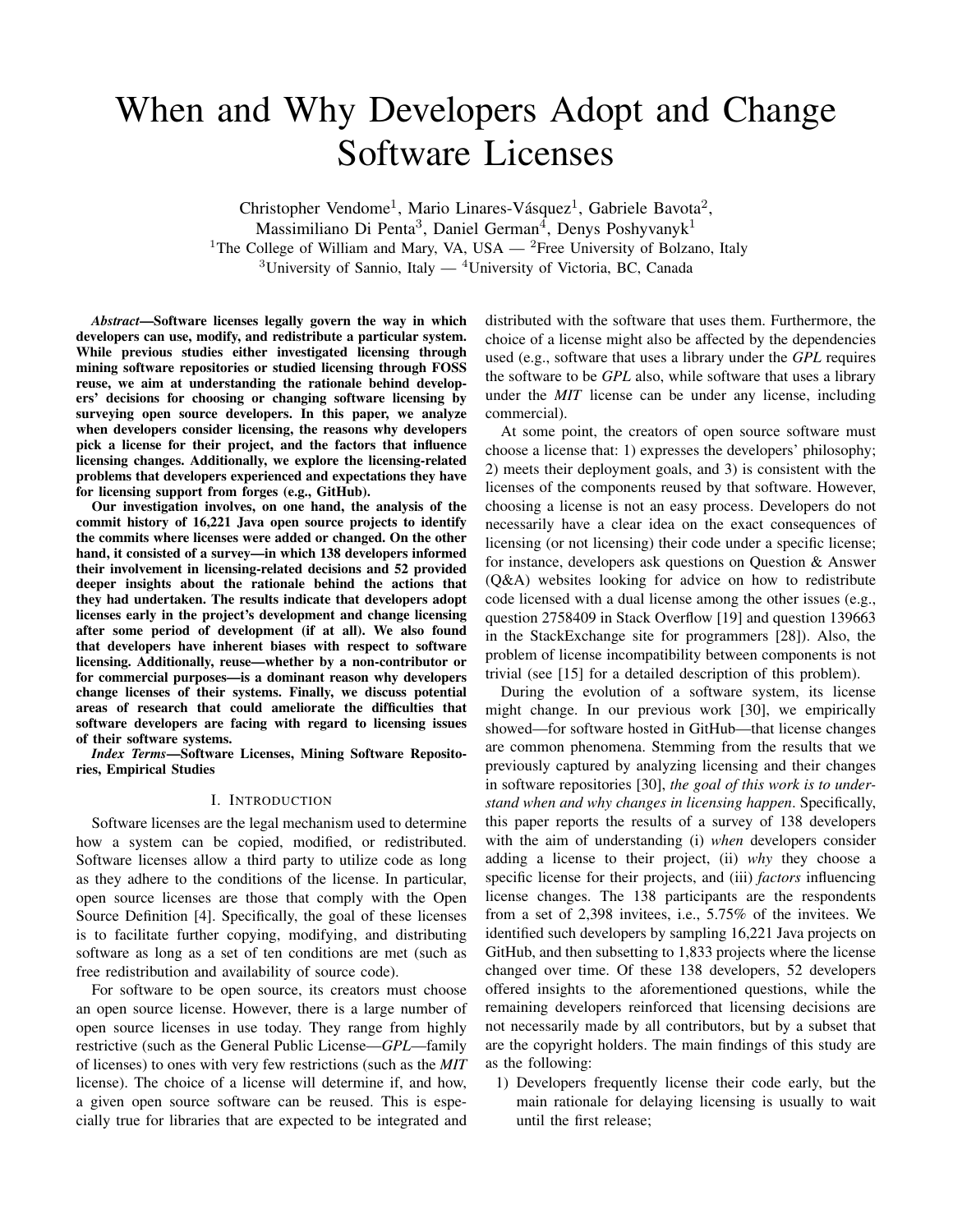TABLE I PREVIOUS STUDIES INVESTIGATING SOFTWARE LICENSING.

| <b>Study</b>              | Purpose                                                                                                           | <b>Dataset</b>   |  |  |
|---------------------------|-------------------------------------------------------------------------------------------------------------------|------------------|--|--|
| German et al. [13]        | Investigate the presence of license incompatibilities                                                             | 3,874 packages   |  |  |
| Di Penta et al. $[10]$    | Investigate license evolution during a system's maintenance and evolution                                         | 6 systems        |  |  |
| German et al. [15]        | Investigate the way in which developers address incompatible licensing                                            | 124 systems      |  |  |
| German et al. [14]        | Investigate licensing between copied code fragments in Linux and two BSD distributions                            | 3 systems        |  |  |
| Manabe et al. [20]        | Investigate license change patterns within FOSS systems                                                           | 4 systems        |  |  |
| Sing <i>et al.</i> $[25]$ | Investigate the reasons for the adoption of a particular FOSS license                                             | 5,307 projects   |  |  |
| Sojer et al. [27]         | Investigate reuse and legal implication of Internet code                                                          | 686 developers   |  |  |
| Sojer et al. [26]         | Investigate FOSS code reuse                                                                                       | 869 developers   |  |  |
| Vendome et al. [30]       | Investigate license usage and changes in FOSS systems and the rationale in the revision history and issue tracker | $16,221$ systems |  |  |

- 2) Developers have strong intrinsic beliefs that affect their choice of licenses. Also, open source foundations, such as the Apache Software Foundation, the Free Software Foundation, and the Eclipse Software Foundation exert a powerful influence on the choice of a license;
- 3) We observed that the change of a license(s) of a system is predominantly influenced by the need to facilitate reuse (mostly in commercial systems);
- 4) Developers experience difficulties in understanding the licensing terms and dealing with incompatible licenses.

## II. RELATED WORK

Our work is mainly related to (i) the automatic identification and classification of licensing in software artifacts, (ii) empirical studies investigating license adoption and license evolution, (iii) qualitative studies on software licensing. Table I presents prior work in licensing by reporting the main purpose of each study and the corresponding dataset used.

# *A. Identifying and Classifying Software Licensing*

Automatic identification of software licensing has been widely explored before. To the best of our knowledge, the FOSSology project [17] was the first one aimed at solving the problem of license identification by extracting the licensing information of projects and using machine learning for classification. Another representative project is the ASLA tool by Tuunanen *et al.* [29], which showed an 89% accuracy with respect to classifying the licenses of files in FOSS systems.

The current state-of-the-art automated tool for license identification, Ninka, was proposed by German *et al.* [16]. Ninka relies on pattern-matching in order to identify licensing statements and return the license name and version (e.g., *Apache-2.0*). The evaluation of Ninka indicated a precision of 95%.

Since software is not always distributed *with* or *as* source code, the traditional approaches for license identification that are based on the parsing of the licensing statements are not always applicable (byte-code or binaries do not inherently contain licensing information). To ameliorate this problem, Di Penta *et al.* [9] proposed an approach that uses code search and textual analysis to automatically identify the licensing of jars. The approach automatically queried Google Code Search by extracting information from decompiled code. Additionally, German *et al.* investigated the ability to identify FOSS licensing in conjunction with proprietary licensing by analyzing 523,930 archives [12].

In this paper, we rely on Ninka [16] for license identification, since it is the current state-of-the-art technique. However, our work does not aim to improve upon license identification or classification, but, rather, to understand the rationale behind licensing decisions.

## *B. Empirical Studies on Licenses Adoption and Evolution*

Di Penta *et al.* [10] investigated license migration during the evolution and maintenance of six FOSS projects. While the authors were unable to find a generalizable pattern among the projects, the results suggested that both version and type of license were modified during the systems' life cycles.

German *et al.* [15] investigated the way in which developers handle license incompatibilities by analyzing 124 FOSS packages and from this investigation they constructed a model that outlines the advantages and disadvantages of certain licenses as well as their applicability. Additionally, German *et al.* [13] conducted an empirical study to (i) understand the extent to which package licensing and source code files were consistent and (ii) evaluate the presence of licensing issues due to the dependencies among the packages. The authors investigated 3,874 packages of the Fedora-12 Linux distribution and they confirmed a subset of licensing issues with the developers at Fedora. Manabe *et al.* [21] analyzed FreeBSD, OpenBSD, Eclipse, and ArgoUML in order to identify changes in licensing. The authors found that each of the four projects exhibited different patterns of changes in licensing.

German *et al.* analyzed fragments of cloned code between the Linux Kernel and both OpenBSD and FreeBSD [14]. They investigated the extent to which terms of the licenses were adhered during the cloning of these code fragments. Similarly, Wu *et al.* [31] found that cloned files have a potential to be inconsistent in terms of licenses (e.g., one has a license, while the other does not). The paper describes the types of inconsistencies and illustrates the problem and the difficulty to resolve it through an empirical study of Debian 7.5.

The most related empirical study to this work is our previous work [30], which analyzed license usage and license changes over 16,221 projects and sought to extract rationale from commit messages and issue tracker discussions. The results indicated a lack of documentation of licensing in both sources. While sharing the same motivation, this work is novel as it investigates *when* and *why* developers choose to license a project or change licensing (as opposed to the extent to which these changes occur) and presents rationale from a survey conducted with actual developers of the projects from our dataset instead of relying just on the rationale from the issue tracker discussions or from commit messages.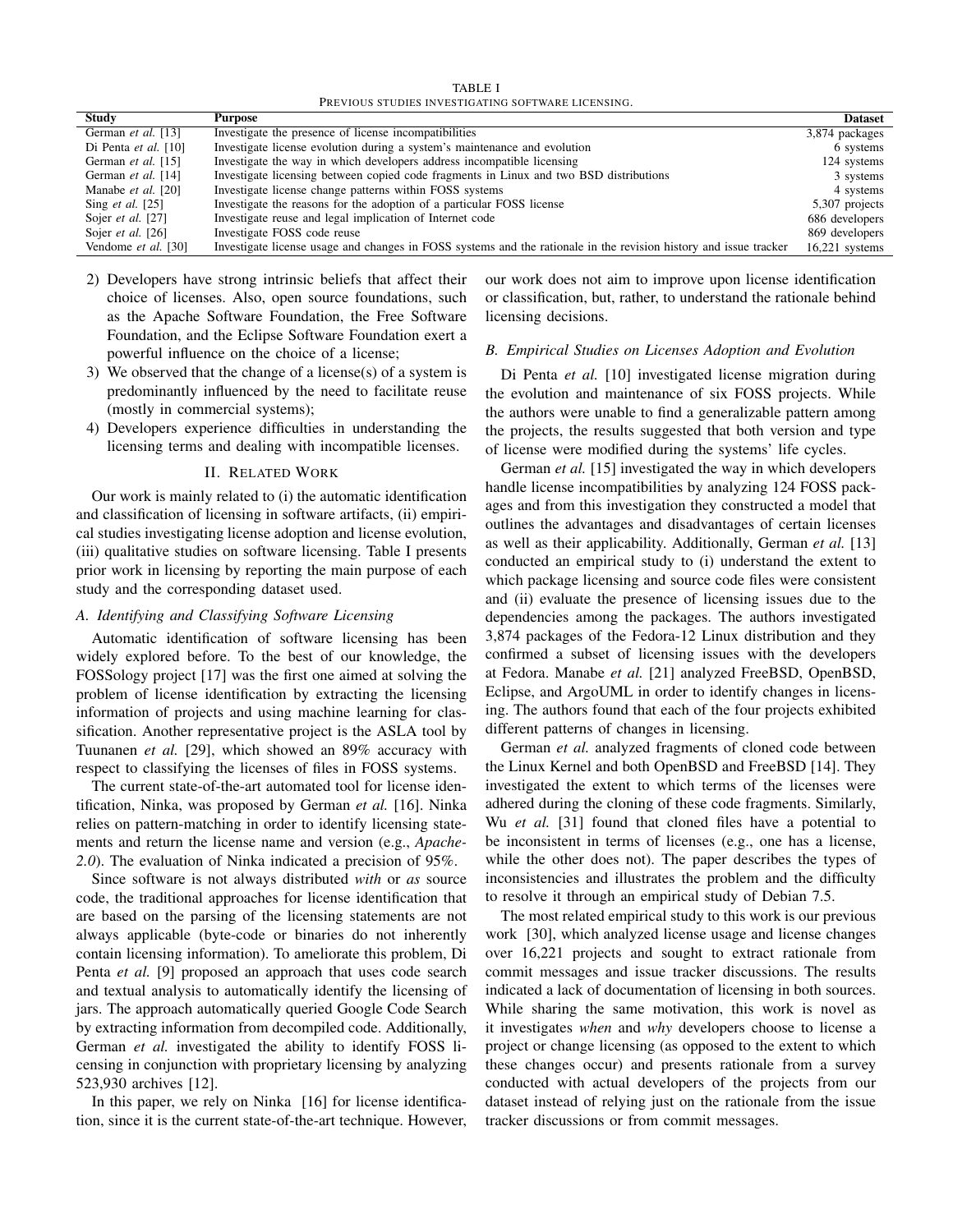TABLE II DATASET STATISTICS FOR THE 16,211 PROJECTS IN THE STUDY.

| Feature                            | <b>Total Number</b> |
|------------------------------------|---------------------|
| Commits                            | 1.583.708           |
| Files                              | 941.357             |
| Disk Size of All Repositories (Gb) | 441                 |
| Different Licenses                 | 24                  |

## *C. Qualitative Studies on Software Licensing*

Sing and Phelps [25] studied the reasons behind the adoption of a specific license in a FOSS project. Their results suggest that such a choice is mainly driven by social factors— the adoption of a license in a new project is based on the licenses adopted by socially close existing projects (e.g., projects from the same ecosystem). Their work considered license adoption from a social networking perspective to see how the "licensor" may be influenced toward a particular license(s) based on social proximity. Our work does not investigate latent social connections between developers or the projects in which they contributed. Instead, we directly surveyed the developers to understand their reasoning for adopting a particular license.

Sojer *et al.* conducted a survey with 869 developers regarding reuse of open source code and the legal implications of the resulting code [26]. One key finding was that industry and academic institutions did not prioritize knowledge regarding licensing and reuse. The authors compared a self-assessment to a questionnaire on licensing and found a discrepancy between perceived knowledge and actual understanding of licensing. Additionally, Sojer *et al*. conducted a survey of 686 practitioners regarding reuse of FOSS code and found that licensing of FOSS code was the second largest impedance for reuse [27]. While the authors point to possible reasons for this observation, our study specifically aims to understand the reasons for choosing and changing licenses as well as the types of problems that practitioners face due to licensing.

## III. DESIGN OF THE STUDY

The *goal* of our study is to investigate when developers consider licensing issues and the reasons why developers pick or change licensing in FOSS projects. The *context* consists of software projects, i.e., the change history of 16,221 Java FOSS projects mined from GitHub, and subjects, i.e., 138 practitioners contributing to a subset of the mined projects.

## *A. Research Questions*

We aim at answering the following research questions:

- RQ<sup>1</sup> *When and why do developers first assert a licensing to their project?* This research question first examines when developers commit a license to at least one file in FOSS projects hosted on GitHub (i.e., the project goes from no licensing to at least one license). We complement this analysis with questions for developers to understand the actual rationale behind the empirical observations.
- **RQ**<sub>2</sub> *When and why do developers change the licensing of their project?* This research question relies on a similar analysis as the previous question, but it specifically investigates licensing changes (i.e., the change from license  $A$  to license  $B$ ).

• **RO**<sub>3</sub> *What are the problems that developers face with licensing and what support do they expect from a forge?* This question aims at understanding the problems that developers experience with licensing to better support them. Additionally, we are interested in understanding the expectation that developers may have for support incorporated by forges.

In order to answer our research questions, we consider two perspectives: (i) evidence collected by analyzing projects' change history; and (ii) evidence collected by surveying developers. Both perspectives are explained in the following.

## *B. Analysis of the Projects' Change History*

To investigate when developers pick or change licensing, we mined the entire commit history of 16,221 public Java projects on GitHub. We first queried GitHub, using the public API [2], to generate project information for all of the publicly available projects. We extracted a comprehensive list of 381,161 Java projects by mining the project information of over twelve million projects and locally cloned all of the Java repositories, which consumes a total of 6.3 Tb of storage space. We randomly sampled 16,221 projects due to the computation time of the underlying infrastructure to analyze the licensing of all the file revisions at commit-level granularity (1,731,828 commits that spanned 4,665,611 files). Table II reports statistics about size attributes of the analyzed dataset and the overall number of different licenses considered in our study.

We relied upon the MARKOS code analyzer [7] to extract the licensing throughout each project's revision history. The code analyzer incorporates the Ninka license classifier [16] in order to identify the licensing statements and classify the license by family and version (when applicable) for each file. The code analyzer mined the change log of the 16,221 projects and extracted commit hash, date, author, file, commit message, change to file (Addition, Modification, or Deletion), license change (Boolean value), license name and version (reported as a list, when multiple licenses are detected).

The data extraction step for the 16,221 projects took almost 40 days, and a total of 1,731,828 commits spanning 4,665,611 files were analyzed. In the case of *BSD* and *CMU* licenses we only reported a variant of either case, since Ninka was unable to identify the particular version. In the case of *GPL* and *LGPL*, it is possible for the license to have an exception that allows developers to pick future versions of that license and we annotate the license with a "+" (e.g., *GPL-2.0+* signifies that the terms of *GPL-3.0* can also be used).

To identify licensing changes, we followed the same procedure exploited in our previous work [30]. In particular, we identify a commit  $c_i$  as responsible for introducing a license in a code file  $F$  if before  $c_i$  Ninka did not identify any license in  $F$ , while after  $c_i$  a license in  $F$  is retrieved (i.e., *No License*  $\rightarrow$  *Some License* transition on F). Instead, we consider  $c_i$  as a licensing change if the license type and/or version detected by Ninka on  $F$  before  $c_i$  is different than the one detected after  $c_i$  (i.e., *Some License*  $\rightarrow$  *Some Other License* transitions).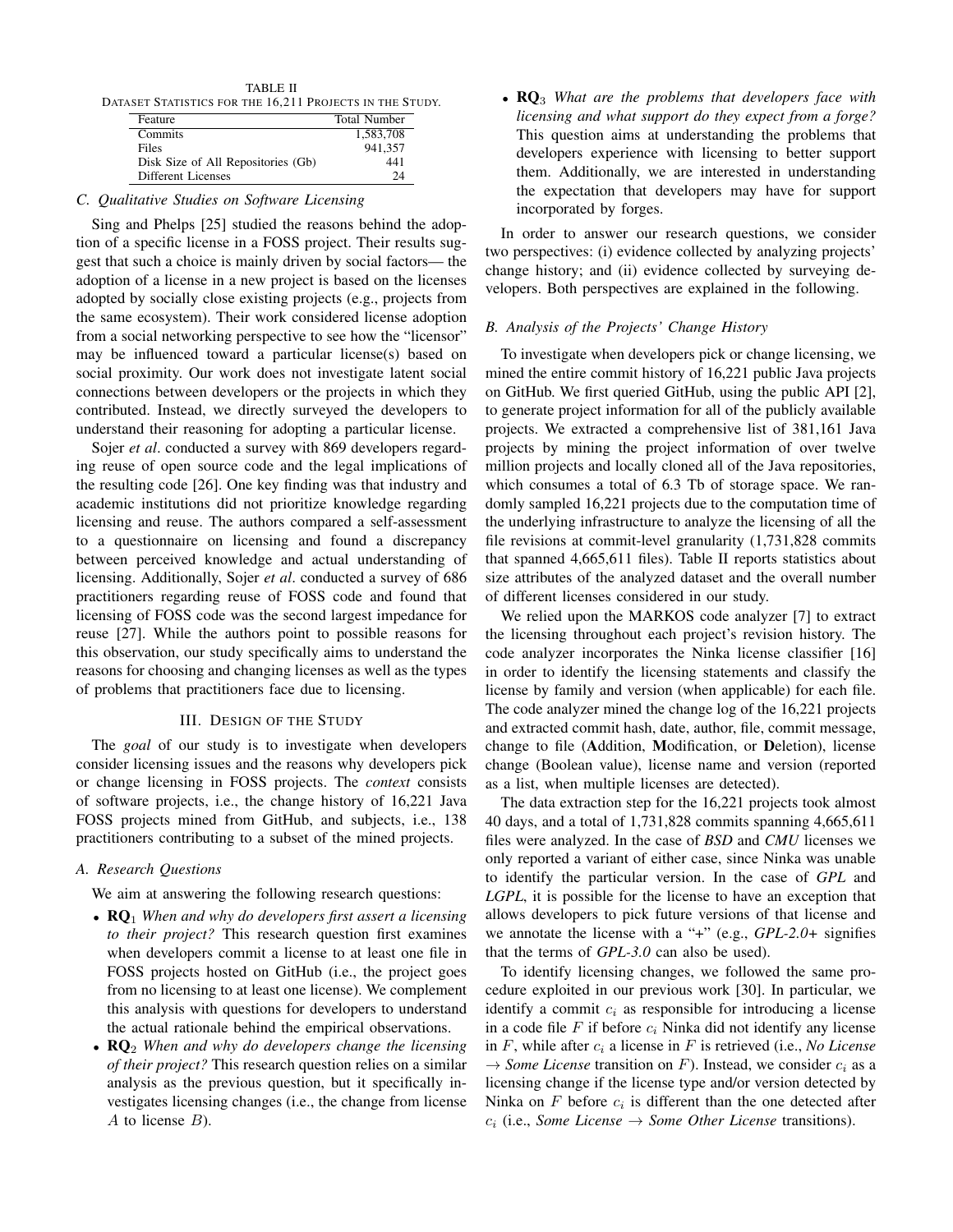## *C. Analysis of the Developers' Survey*

To investigate the reasons why developers add/change the license(s) of their systems, we surveyed the developers who made licensing changes in the systems to which they contributed. To find potential developers for our survey, we utilized the results of our quantitative analysis. From the 16,221 projects that we analyzed, we found 1,833 projects that had experienced either a delayed initial license addition  $(i.e., No License \rightarrow Some License$  transition happened after the first project commit) or licensing change (i.e., *Some License*  $\rightarrow$  *Some Other License*) over their change history. We included both scenarios to understand the rationale behind both  $\mathbb{R}Q_1$  and  $\mathbb{R}Q_2$ , which required a change in licensing. For each of these projects, we used the version control history to extract the set of all its contributors. From the 1,833 projects with licensing changes, we identified a total of 2,398 valid developers e-mail address, whom we targeted as potential participants for our study. By valid, we refer filtering out contributor e-mail addresses matching the following two patterns — "[user]@locahost.\*" or "[user]@none.\*"— since they pointed to clearly invalid domains. We also removed developers of the Android framework, since these have always been licensed under the *Apache* license. The 2,398 developers were invited via e-mail to fill-in an online survey hosted on Qualtrics [5] (the survey answers were all anonymous). This e-mail invitation included (i) a link to the survey, and (ii) a description of the specific licensing addition/change(s) we observed in their project's history. After being contacted, some developers offered further insights regarding these changes by directly responding to our email. In total, we emailed 2,398 individuals and received 138 responses to the survey and 15 follow-up emails in which developers volunteered additional information. Overall, we had a response rate of 5.75% of the developers we contacted.

The survey consisted of seven questions (Q1-Q7); Q7 was optional (only 12 participants answered it). Tables III and IV list the survey questions and the responses of the developers. Q1 and Q2 were dichotomous questions. These questions were used to ensure that the respondents were involved in determining the project's licensing. If a respondent did not answer "yes" to Q2, the survey ended for the participant. Out of 138 participants, 62 responded "no" to the Q2 and so they were ineligible for the remaining questions (Q3- Q7). Questions Q3 to Q6 were multiple choice questions and included the "Other" option. If the respondents chose "Other", they could further elaborate using an open-ended field. Question Q7 was optional and open-ended. We chose to make it optional, because some developers may not agree that the forge should be responsible for features supporting licensing. Out of 138 respondents, 76 developers were eligible for the entire survey (Q1-Q7) as per their response to Q2, but only 52 of those individuals completed the survey.

Since questions Q3-Q7 also included open-ended responses, we relied on a formal grounded-theory [8] coding of the open-ended responses. Three authors read all the responses



Fig. 1. Distribution of commits with license adoptions (log scale).

and categorized each response that represented the developer's rationale. The categories from the three authors were analyzed and merged during a second round to obtain a final taxonomy of categories. The Tables in Section IV present the final results of the grounded-theory process.

#### IV. RESULTS

This section discusses the achieved results answering the three research questions formulated in Section III-A.

## *A. When are the licenses added to FOSS projects?*

Fig. 1 shows the distribution of the number of commits in which licenses were introduced into the projects within our dataset (e.g., a license introduced during the tenth commit will be represented by the number 10). We present the raw commits in log scale due to outliers from large commit histories. At least 25% (first quartile) of the projects were licensed in the first commit (Fig. 1). The median was also at two commits and third quartile was at five commits. This observation indicates that FOSS projects are licensed very early in the change history with over 75% of the projects having a license by the fifth commit. Assuming (but this might not be always the case) that the observed history corresponds to the entire project history, this result suggests that licensing is important to developers. It is interesting to note that the mean commit number for adding a license is 21 and the maximum value is 623 commits. These two values are indicators of a long tail with a small number of projects that consider licensing late in the change history.

Summary for  $\mathbb{R}Q_1$  (Project History Results): we observed that developers consider licensing early in the change histories of FOSS projects. While there are projects that assert a license after a larger number of commits, 75% of our dataset had a license asserted within the first five commits. Thus, the data suggests that most of the projects adopt licenses among the very first commit activities.

## *B. Why are licenses added to FOSS projects?*

Table III reports the responses to Question 3 (Q3) of our survey in which we tried to ascertain the rationale behind the initial project licensing. 30.8% of developers indicated that the community influences the initial licensing. One explanation for the high prevalence of this response is that certain FOSS communities stipulate and enforce that a particular license must be used. For example, the Apache Software Foundation requires that its projects or the code contributed to their projects are licensed under the *Apache-2.0* license. Instead,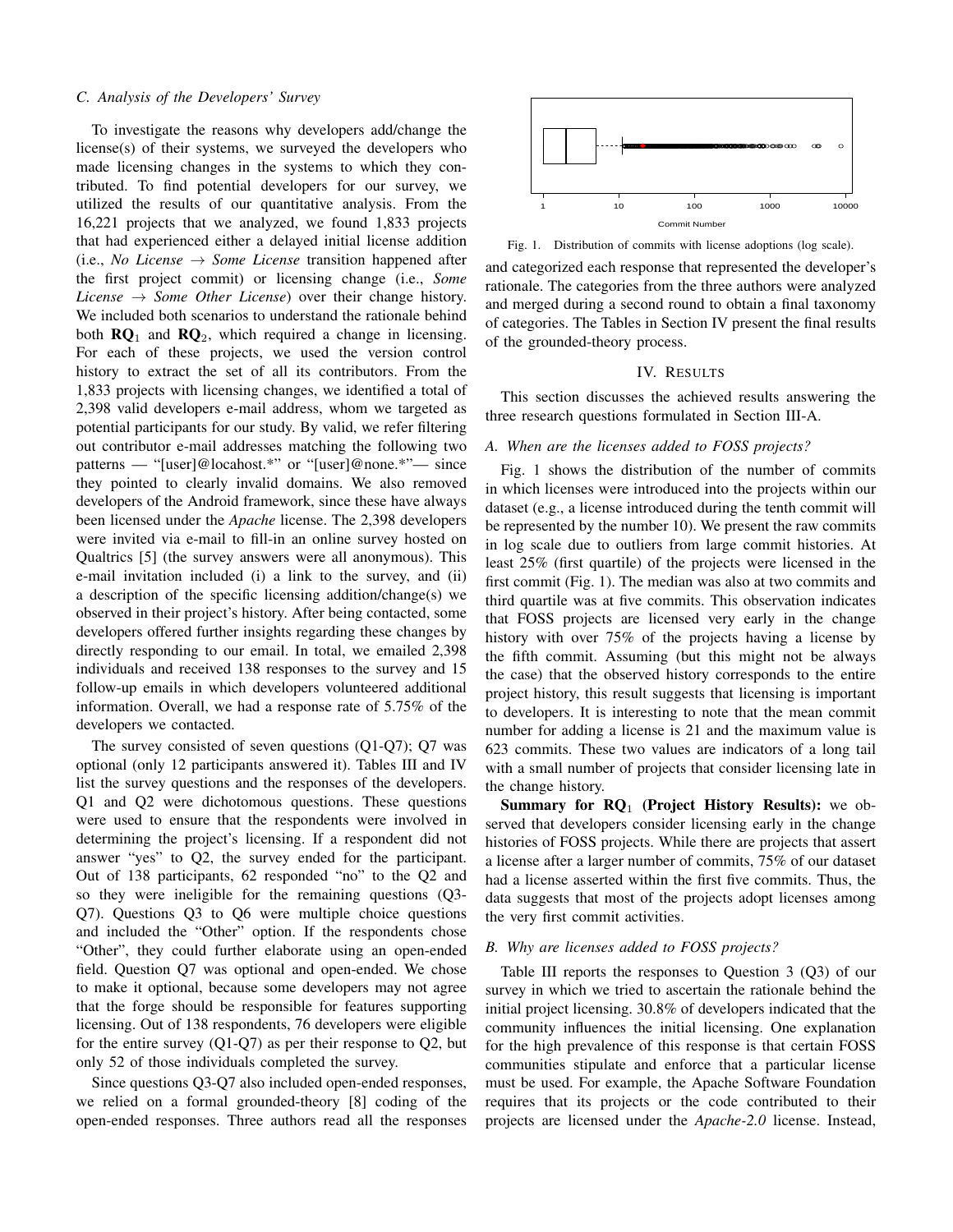the *Free Software Foundation* promotes the use of the *GPL* and *LGPL* family of licenses.

19.2% of developers chose the license with the goal of making their project reusable in commercial applications. These responses also indicate a bias toward more permissive licenses that facilitate such usage while restrictive licenses can discourage such usage, since they require that a system is licensed under the same terms. This finding provides a partial explanation for the trend toward more permissive licenses we observed in our previous work [30].

The results of our survey also show that licensing-related decisions are impacted by inherent developer bias. 15.4% of developers supplied answers that we categorized as moralethical-beliefs. An example of this category was the response by one developer indicating, "*I always use GPL-3.0 for philosophical reasons*." Similarly, a different developer echoed this comment stating "*I always licence GPL, moral reasons.*"

Satisfying a dependency constraint (i.e., the need to use a license based on the license of dependencies) was a relevant reason (9.6% - 7.7% picking the explicit option and 1.9% with an "Other" response categorized as dependency constraint). This result is important, since little work has been done to analyze licensing across software dependencies. This problem also poses challenges in both identifying all of the necessary dependencies as well as the license(s) of those dependencies. Some automated build frameworks like *Maven* [6] or *Gradle* [3] attempt to ameliorate this difficulty by listing dependencies in a file that drives the building process (e.g., Project Object Model file in Maven). However, licensing is not a required field in those files.

The remaining answers to this question described situations in which the license was inherited by the initial founders and persisted over time. Also, the companies have policies to specifically dictate a licensing convention. In the latter case, the respondent indicated that "*company (...) policy is Apache-2.0*" (company name omitted for privacy). It was also interesting to see that nobody choose a license based on requests by outsiders.

Lastly, we identified a category in licensing changes that related to license adoption and not changes. 7.7% of developers respond to our question on licensing changes that indicated the license was missing and it was added in a later commit. For this case, we added (License Addition) to the category for Q4 in Table III. The developers noted that "*Setting the license was just forgotten in the first place*" and "*Accidentally didn't include explicit licence in initial commit*". These cases are also important, since it can create inconsistencies within the system or mislead non-contributors that the project is unlicensed or licensed under incompatible terms. This result further reinforces that developers view early license adoption as important, but the lack of a license may be a mistake.

**Summary for**  $\mathbb{R}Q_1$  **(Survey Results):** the initial licensing is predominantly influenced by the community to which a developer is contributing. Subsequently, commercial reuse is a common factor, which may reinforce the prevalence of permissive license usage. While reuse is a consideration, non-



Fig. 2. Distribution of commits with license changes (log scale).

contributors do not seem to impact the initial licensing choice. We also found that the inclusion of a particular dependency can impact the initial licensing of a project.

## *C. When are licenses changed in FOSS projects?*

Fig. 2 shows the distribution of when licenses were changed in the projects within our dataset (i.e., *Some license*→*Some Other License*). As in the previous section, we present the raw commit number in which the changes occurred (log scale due to outliers from large commit histories). Interestingly, the minimum value was the second commit (i.e., a license changed right after its addition in the first commit). More generally, 25% of license changes occur in the first 100 commits. The median value is 559 commits while the mean is 3,993 commits. The third quartile (2,086 commits), quite smaller than the mean, suggests a long tail of license changes occurring late in the projects' change histories. The maximum commit number with a license change was commit 56,746. Numbers at this extreme would cause the larger mean value compared to the median. Overall, the data suggests that certain projects change licenses early in the change history; however, the license changes are much more prevalent in later commits.

Summary for  $\mathbb{R}Q_2$  (Project History Results): we observed that developers change licensing later in the change history of the FOSS projects. While there are projects that change licensing early, our first quartile was 100 commits and third quartile was 2,086 commits, demonstrating more substantial development occurred before changing licensing.

## *D. Why are licenses changed in FOSS projects?*

Table III shows the responses to Question 4 (Q4) of our survey in which we investigated the rationale behind license changes. Allowing reuse in commercial software was the most common reason behind licensing changes (32.7%). This option was also the second most prevalent for choosing the initial license (19.2% of developers). Combining these two results, it is clear that the current license of a project is heavily affected by its need to be reused commercially. As previously stated, this result qualitatively supports the observation from our previous work [30], where we observed that projects tend to migrate toward less-restrictive licenses.

7.7% of developers changed licensing due to community influence. This response was a more significant factor for the initial choice in licensing, but it further emphasizes the impact that a community can assert. One developer commented, "*community influence (contributing to Apache's projects)*". Similarly, two developers commented about the influence the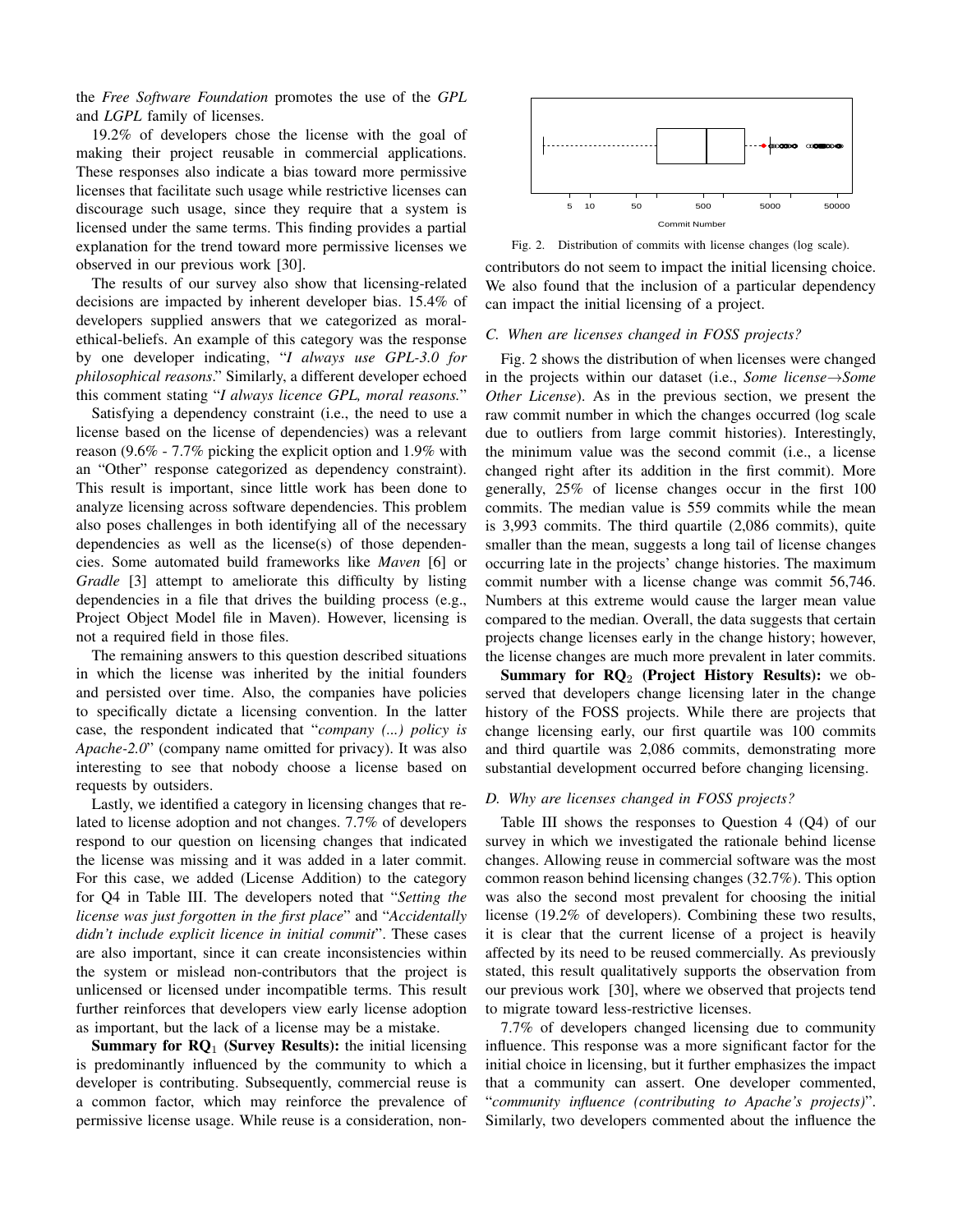Eclipse Foundation exercised over license changes in their projects. Interestingly, one developer reported: "*I wanted to use the most common one for OSS Java projects*". This response suggests that a particular license may pick up more momentum and spread for a particular language. Interestingly, we observed that 7.7% of the developers were willing to change the licensing due to requests from non-contributors. The fact that this response was more prevalent for changing licensing than choosing the initial license may be influenced by outsiders waiting until a project is stable or mature before inquiring about particular licensing.

We also observed that both the change in license(s) of a dependency or using a new dependency prompted developers to change licenses (5.8% of developers for both cases). This observation further demonstrates the difficulty or impact that dependency can have with respect to licensing. It also suggests that there could be inconsistencies between the licensing of a system and its dependencies.

Moral-ethical-beliefs are also a reason for 5.8% of developers. Interestingly, we observed both the beliefs of developers and beliefs of a philantropist, who is funding the project's development. While one developer acknowledged, "*I simply wanted to pick a 'free' license and chose Apache without much consideration,*" another developer indicated that "*Philanthropic funders encouraged us to move to GPL3, as well as our own internal reflection on this as we came to understand GPL3 better.*" In the former example, it is notable that the developer's concern was not the impact of the *Apache* license in particular, but primary motivator was any *free* license (i.e., FOSS license). The latter indicates that the individuals funding the projects can influence the licensing. While the developers were not coerced to change to the *GPL-3.0*, they were still influenced by the beliefs of the individuals funding the system's change history.

Summary for  $RO<sub>2</sub>$  (Survey Results): developers seem to change licensing to support reuse in commercial systems. While community influence still impacts changing licensing, it appears to be a less significant factor with respect to license adoption. Based on our survey results, the reasons behind changing licensing are more diverse and more evenly distributed among the topics than we observed in the selection of the initial license.

# *E. What are the problems that developers face with licensing and what support do they expect from a forge?*

Table IV shows the results for Questions 5-7 (Q5-Q7) that investigate both the problems that developers experience with licensing and expected licensing support from the forge.

In Q5, we investigated the problems related to licensing that developers have experienced. 23 out of 52 developers (44.2%), explicitly mentioned "No problem" in the "Other" field. For those who recognized problems, the main reason was the inability of others to use the project due to its license (17.3%). Since developers consider this a problem, it suggests that developers are interested in allowing broad access to their work. However, they may be constrained due to desired protections (e.g., patent protect from *Apache-2.0* or *GPL-3.0*) or external factors, like the licensing of dependencies (external since the developers cannot change those licenses).

Additionally, developers indicated that choosing the correct license was difficult for them (13.5%). The litigious nature of these licenses can lead to misinterpretations by developers. For example, the Apache Foundation states on their webpage that "*The Apache Software Foundation is still trying to determine if this version of the Apache License is compatible with the GPL*" [1]. Additionally, 5.8% developers indicated that they experienced misunderstandings with respect to license compatibility. To make matters worse, 9.6% of the developers experienced compatibility problems with dependencies. Therefore, developers not only faced difficulty while determining the appropriate license, but they also misunderstood the compatibility among licenses and experienced incompatibility between their project's licensing and a desired dependency's licensing.

Developers also experienced difficulties with their users misinterpreting or not understanding the terms of their license. One developer stated that "*Users do not read/understand the license, even though it is a most simple one.*" This result poses two possible problems — either users (i.e., developers looking to reuse the code) ignore the actual licensing text or they struggle to interpret even the easier licenses. The former would demonstrate a bigger problem in that users do not take licensing seriously, while the latter demonstrates that the difficulty in understanding licensing is more extensive than just very litigious licenses. Reinforcing the second scenario, another developer noted the problem was "*Just the usual challenges of talking with potential commercial partners who do not understand the GPL at all*". By phrasing the comment with *the usual challenges*, it suggests that the developer had repeated experience with partners unable to understand licensing. This is not necessarily an isolated case, but rather potentially widespread experience shared by other developers.

Regarding the support provided by the forge, in this case GitHub, we investigated the impact of a feature added to help document the license of a project—see Q6 in Table IV. This feature was added as a response to the criticism from some practitioners [24]. While 36.5% of developers did not have access to the feature at the time they created their project, the interesting result is that more than half (51.9%) of developers were not influenced by the availability of such a tool. Additionally, the "Other" responses indicated that the feature would not have had an impact on their choice (3.8%) and a single developer specifically chose not to license her project, leading to a combined 58% of developers that were unaffected by this feature. Thus, our data suggests that this GitHub feature did not affect/influence developers when licensing (or not) software hosted in GitHub.

Finally, we received 11 responses to our optional question (Q7) concerning whether forges should provide features that assist the licensing of their software. Since GitHub has been criticized by practitioners [24] for a lack of licensing consideration, this question seeks to understand the features that practitioners expect from a forge to this end. 10 out of 11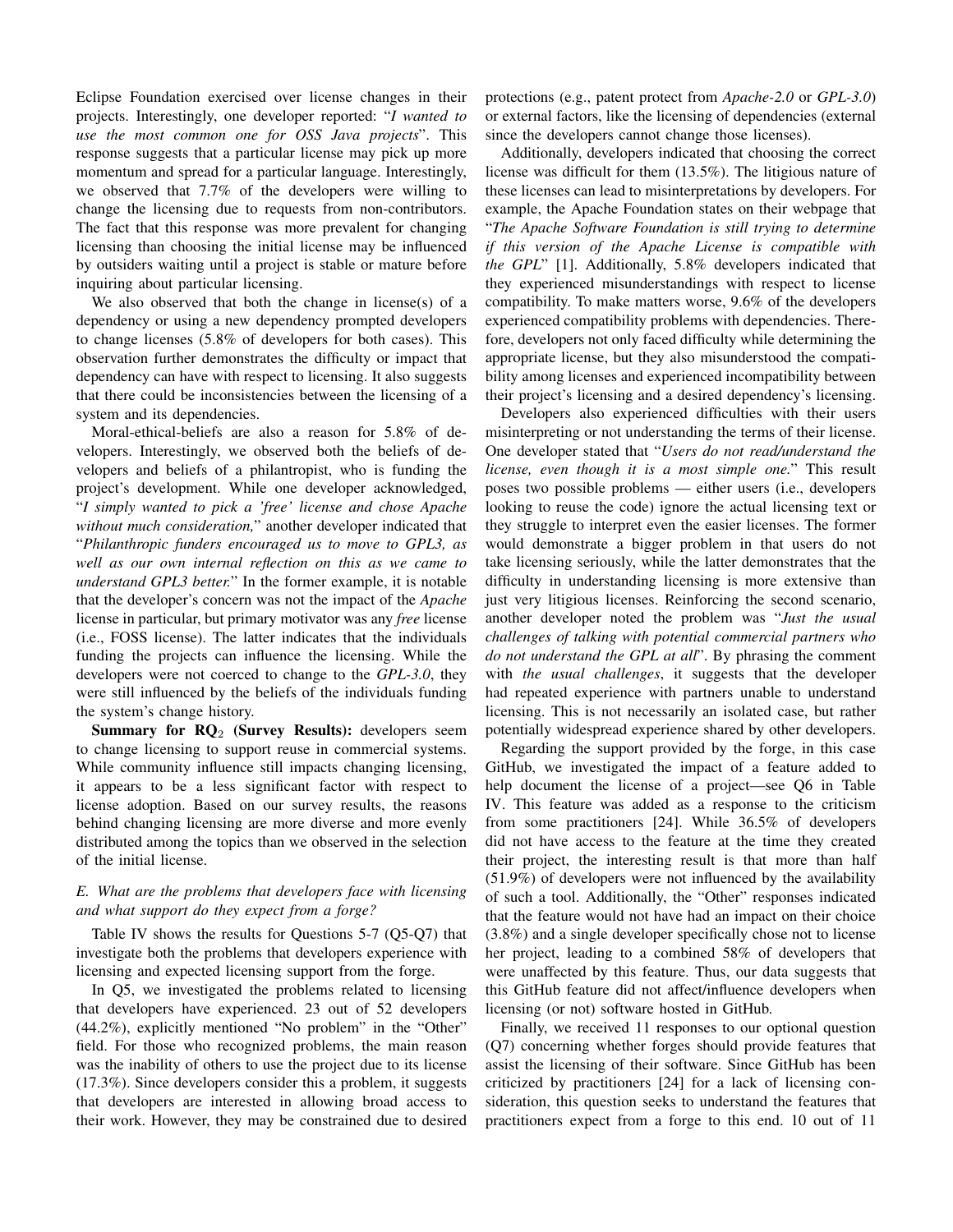#### TABLE III

SURVEY RESULTS. QUESTIONS 1 TO 4: DEVELOPER INVOLVEMENT AND RATIONALE FOR CHOOSING OR CHANGING LICENSES.

| <b>Question/Answer</b>                                         | #D                | %            |
|----------------------------------------------------------------|-------------------|--------------|
| Q1. Were you involved in changes occur-                        |                   |              |
| ring to parts of the system that underwent                     | 138               |              |
| license changes?                                               |                   |              |
| Yes                                                            | 75                | 54.3%        |
| N <sub>0</sub>                                                 | 63                | 45.7%        |
| Q2. Were you involved in determining the                       |                   |              |
| license or change in license of the project                    | 138               |              |
| or some of its files?                                          |                   |              |
| Yes                                                            | 76                | 53.7%        |
| N <sub>0</sub>                                                 | 62                | 46.3%        |
| Q3. How did you determine/pick the initial                     |                   |              |
| license for your project or files in your                      | 52                |              |
| project?                                                       | $\overline{4}$    | 7.7%         |
| Dependency constraint                                          |                   |              |
| Community influence (e.g., contributing to<br>Apache projects) | 16                | 30.8%        |
| Requests by non-contributors to reuse your                     |                   |              |
| code                                                           | $\theta$          | $0\%$        |
| Interest of reuse for commercial purposes                      | 10                | 19.2%        |
| Other (please specify)                                         | 22                | 42.3%        |
| - Closed-source                                                | $\mathbf{1}$      | 1.9%         |
| - Company-policy                                               | $\overline{2}$    | 3.8%         |
| - Dependency-constraint                                        | $\mathbf{1}$      | 1.9%         |
| - Inherit-license                                              | 3                 | 5.8%         |
| - Moral-ethical-belief                                         | 8                 | 15.4%        |
|                                                                | $\overline{2}$    | 3.8%         |
| — Project-Specific<br>— Social-trend                           | $\overline{2}$    | $3.8\%$      |
| $\overline{\phantom{a}}$ None                                  | 3                 | 5.8%         |
| Q4. What motivated or caused the change                        | 52                |              |
| in license?                                                    |                   |              |
| License of dependencies changed                                | 3                 | 5.8%         |
| Using a new library imposing specific licens-                  |                   |              |
|                                                                |                   |              |
| ing constraints                                                | 3                 | 5.8%         |
| Allow reuse in commercial software                             | 17                | 32.7%        |
| Requests by non-contributors to reuse your                     |                   |              |
| code                                                           | $\overline{4}$    | $7.7\%$      |
| Other (please specify)                                         | 25                | 48.1%        |
| - Change-to-license-text                                       | $\overline{2}$    | $3.8\%$      |
| - Community-influence                                          | $\overline{4}$    | 7.7%         |
| - Fix-incorrect-licenses                                       | 1                 | 1.9%         |
| - Improve-clarity                                              | $\mathbf{1}$      | 1.9%         |
| - Missing-license (License Adoption)                           | 4                 | $7.7\%$      |
| - Moral-Ethical-belief                                         | 3                 | 5.8%         |
| — More-permissive-license                                      | 1                 | 1.9%         |
| - New-license-version                                          | $\overline{2}$    | 3.8%         |
| - Personal-Preference/Project-specific                         | $\mathbf{1}$      | 1.9%         |
| - Private-to-public-project                                    | 1                 | 1.9%         |
| - Promote-Reuse                                                | 1                 | 1.9%         |
| - Unclear<br>$-$ None                                          | $\mathbf{1}$<br>3 | 1.9%<br>5.8% |

participants answered "*None*". Of those 10 developers, only one explained that a third party tool should handle license compatibility analysis. The respondent indicated that the ideal tool would utilize the various forges and build frameworks to be a dependency graph of license compatibility stating the following:

*"This is the job of a 3rd party tool IMO since neither*

TABLE IV SURVEY RESULTS. QUESTIONS 5 TO 7: PROBLEMS WITH LICENSING AND EXPECTED SUPPORT FROM A FORGE.

| EXPECTED SUPPORT FROM A FORGE.                                                            |                                |         |
|-------------------------------------------------------------------------------------------|--------------------------------|---------|
| <b>Question/Answer</b>                                                                    | #D                             | $\%$    |
| Q5. What problems (if any) have you expe-<br>rienced due to license selection in terms of | 52                             |         |
| code reuse?                                                                               |                                |         |
| My license was not compatible with desired                                                |                                |         |
| dependencies                                                                              | 5                              | 9.6%    |
| Others were unable to use my project unless I                                             | 9                              | 17.3%   |
| re-licensed it                                                                            |                                |         |
| A dependency changed licenses ad was no                                                   | 1                              | 1.9%    |
| longer compatible                                                                         |                                |         |
| There was a misunderstanding of compatibility                                             | 3                              | 5.8%    |
| between licensing terms of two licenses                                                   |                                |         |
| Choosing the correct license<br>diffi-<br>was                                             | $\overline{7}$                 | 13.5%   |
| cult/confusing                                                                            |                                |         |
| Other (please specify)                                                                    |                                | 52.9%   |
| - Code-unavailability                                                                     | $\mathbf{1}$<br>$\overline{2}$ | $1.9\%$ |
| - Lack-of-undersanding-by-Users                                                           |                                | $3.8\%$ |
| — Unique-New-License                                                                      | $\mathbf{1}$                   | 1.9%    |
| — No problems                                                                             | 23                             | 44.2%   |
| Q6. Did GitHub's mechanism for licens-                                                    | 52                             |         |
| ing impact your decision on licensing your<br>project?                                    |                                |         |
| Yes, it caused me to license my project                                                   | 3                              | 5.8%    |
| No, I already planned on licensing                                                        | 27                             | 51.9%   |
| No, I did not want to license at project creation                                         | $\mathbf{1}$                   | $1.9\%$ |
| Such a mechanism was not yet available when                                               |                                |         |
| I created my project                                                                      |                                | 36.5%   |
| Other (please specify)                                                                    |                                | 3.8%    |
| — No impact                                                                               | $\overline{\mathcal{L}}$       | 3.8%    |
| Q7. What kind of support would you expect                                                 |                                |         |
| from the forge/GitHub to help you man-                                                    | 11                             |         |
| aging licenses and licensing compatibility                                                |                                |         |
| issues in your software?                                                                  |                                |         |
| None                                                                                      | 10                             | 90.9%   |
| License Checker and License Selection Wizard                                              | 1                              | 9.1%    |

*github nor forge do or should own all open source deps. A 3rd party tool ideally would know about github, bitbucket, etc + poms and pom license fields, etc and form a comprehensive dep-graph license compat view given a node."*

Another developer noted, "*None. From our perspective it really isn't that hard to put copyright and licence notices in our source files.*" This comment is interesting since it conflicts with results from Q4, where developers indicated that licenses were sometimes missing or an incorrect license was used.

The only developer wishing support from the forge indicated a desire for a license compatibility checker and a license selection wizard. This developer commented the desire for two particular features stating the following:

*"1) License compatibility checker - verify the license of your project with the license of included support software (gems, libraries, includes) and alert user to potential conflicts. This could also be used for the use case that you want to adopt a piece of software to add to an existing project - is it compatible? 2) License selection wizard - when you begin a project, the wizard can ask you a series of questions (do you want to allow commercial use, do you require mods*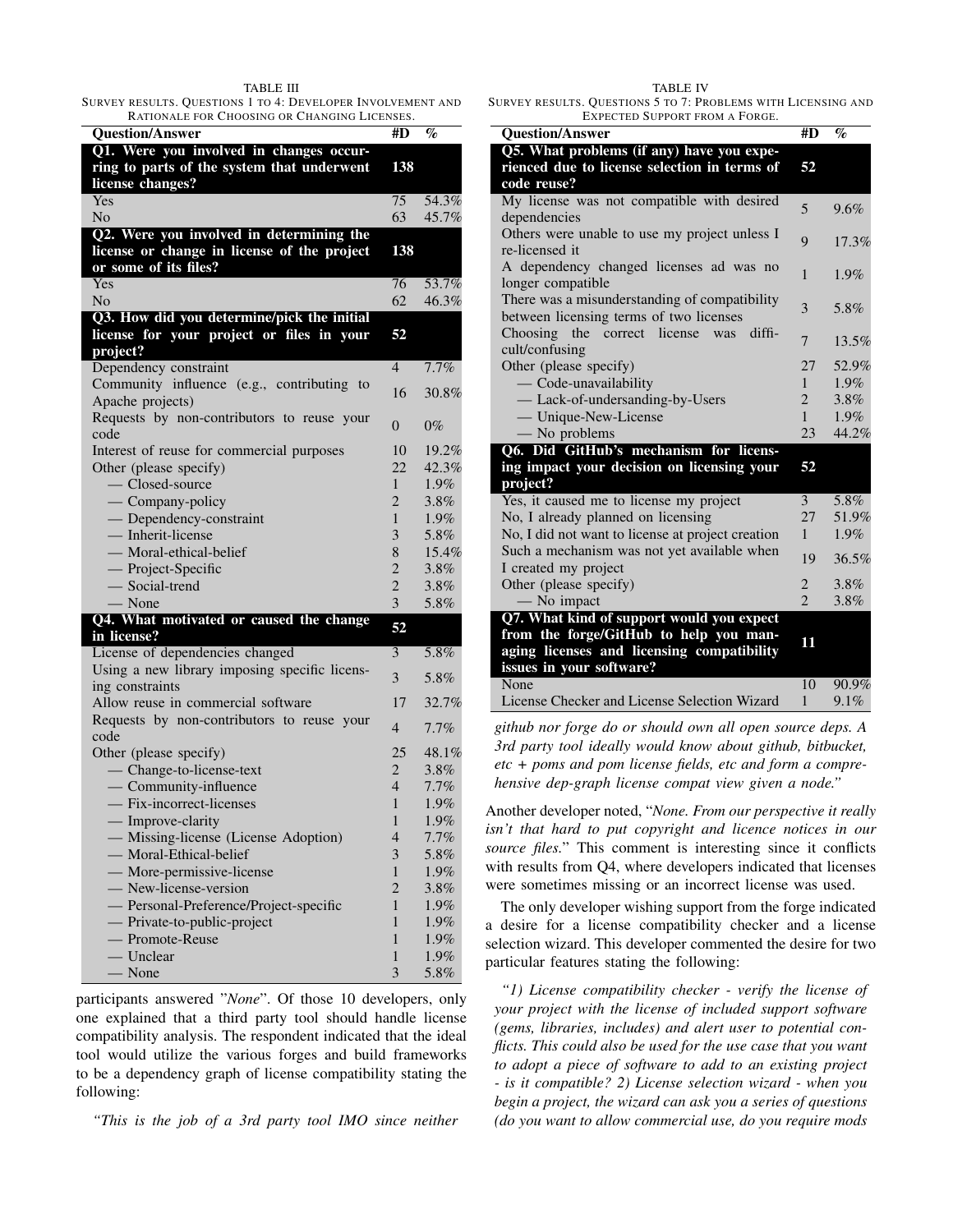# *to be licensed the same as original, etc) and then suggest a license for the project."*

While only one developer wanted support from the forge, this single developer's comments seem to address many of the problems and difficulty with respect to licensing for which we found evidence in Q6 of the survey.

Summary for  $RQ_3$  (Survey Results): although 44.2% of the developers surveyed indicated that they have not experienced problems with licensing, the remaining respondents provided a diverse set of answers. They primarily were related to license incompatibility or difficulty understanding the licensing. Lastly, the survey indicated that GitHub's mechanism to encourage or aid in licensing was not necessary or unavailable to the surveyed developers. We also found that most developers did not expect support from the forge, but one did indicate the desire for a third-party tool. However, one developer did express interest in forge's support, and the comments aligned with our results regarding problems that developers actually faced.

## V. LESSONS AND IMPLICATIONS

Intrinsic beliefs of the developers. The first important observation is that the participants have a bias toward FOSS licensing from an ethical perspective. 52% of the respondents indicated (Q6) that they planned on licensing the project prior to creation; only 6% of the respondents (Q6) were influenced to license their project due to GitHub's licensing feature (i.e., a combo list with license names). Similarly, the "Other" responses regarding the reason for a project's initial licensing (Q3) indicated a sense of obligation. For example, one developer said: "*It was the only moral and ethical choice*".

Delayed licensing. Developers do not necessarily have to decide to open source from the beginning and delay doing it. While we empirically observed early license adoption in general, one developer wrote in an email that they waited to choose a license: "*this project just didn't have a license on day 1 and it was added at first release.*" Similarly, one developer responded to the survey that licensing changed due to "*change private to public project*". This observation suggests that licensing is still important to these developers, but it may not be considered relevant until the project reaches a certain level of maturity. Thus, there is the need for tools to add and verify licensing information of a system at any given point in time.

Community and organizational influence. Our results indicate that communities, and in particular FOSS foundations (such as the Apache Software, Eclipse, and the Free Software foundations) exert powerful influence on the choice of a license by its developers. About 31% of the participants responded that initial licensing is done by following community's specific licensing guidelines. Improving or developing on top of existing software from a foundation mostly requires using the same license aligning with foundation's philosophy.

License misunderstanding. The survey stresses the need for aid in explaining licenses and the implications of their

use. About 20% of the respondents highlighted that licensing is confusing and/or hard to understand (Q5): 13.5% of respondents indicated that developers—both the authors and the users—find licensing confusing or difficult  $(Q5)$ , and  $6\%$ of developers also noted that there were misunderstandings between license compatibility. Additionally, one "Other" respondent stated, "*Users do not read/understand the license, even though it is a most simple one*," which suggests that developers experienced misunderstanding whether on their own or by users.

Reuse for commercial distribution. The results regarding licensing changes indicated that commercial usage of code is a concern in the open source community. We found that practitioners used permissive licenses to facilitate commercial distributions, in some cases they change to a more permissive license for this purpose.

Dependency influence. A software system must choose its dependencies so to avoid conflicts due to incompatibilities between the system's license(s) and the depending components' license(s). Similarly, others will choose to use a particular software system based on its license. Thus, the change of a license in a system has the potential of creating a chain reaction: those that use it might need to change their license, or drop it as a dependency; for the system changing license, the potential pool of reusable components will change accordingly—it might need to drop a different dependency, or it might be able to add a dependency with a previously incompatible license.

Forge's support. Most of our respondents do not expect any licensing support from the forge. It is likely that the individuals that benefit the most from licensing support in the forge are those who are looking to reuse software. This is supported by our results that indicate that the license(s) of dependencies is an important consideration, since it might impact the ability to reuse the dependency or require a change of the license(s) of the software that uses it. Thus, compliance-oriented features may aid developers to ensure they can legally reuse software.

Finally, our results demonstrate that external factors like community, license prevalence, and licenses of dependencies have an important impact on licensing.

A feature provided by the forge to support domain suggested licensing could benefit practitioners. Since developers indicated that licensing is difficult, a more informative feature could help practitioners determine the appropriate licensing. For instance, the current licensing support feature provided by GitHub feature is not particularly informative for developers. Basically, it provides a link to choosealicense.com, but does not provide further guidance to the developer. Also, it does not cover issues related to compatibilities at all. Moreover, applications within the same domain may be utilizing some of the same dependencies or require similar grants for redistribution and reuse. To better support developers, a forge could include a domain analysis feature to detect similar applications [22] and suggest to the developer/maintainer the license used by similar systems (if no other criteria has been considered, such as community or dependencies).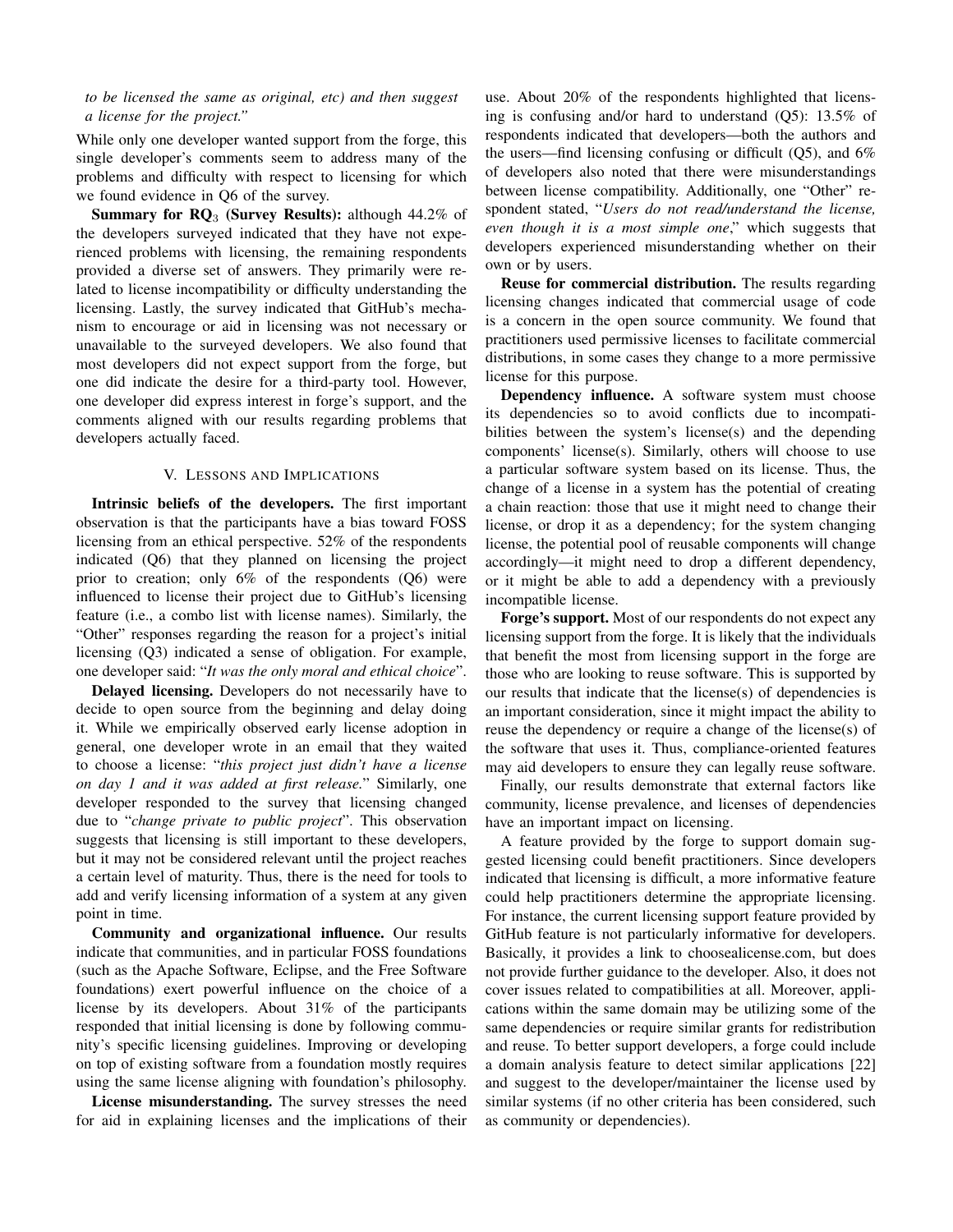#### VI. THREATS TO VALIDITY

Threats to *construct validity* relate to the relationship between theory and observation, and can be mainly due to imprecision extracting licensing and results from the developer survey. In order to identify the licenses, we relied on Ninka [16], which has been empirically evaluated indicating a precision of 95%, when it is able to identify the license (85% of the time in the same study showing the precision). In order to classify the free responses, we conducted a formal Grounded Theory analysis with two-author agreement. In particular, all of the responses were read and categorized by three authors and the agreement of two of them was considered necessary. Another threat concerns the fact that, possibly, GitHub could have mirrored only a fraction of the projects' change history; hence, it is possible that the first commits in GitHub may not correspond to the first commits in the projects' history. Finally, the response rate of our study is 5.75%, below the response rate often achieved in survey studies [18], i.e. 10%. However, explicitly targeting original developers is usually challenging because many of them may not be active, the email addresses are invalid, or even impossible to contact because they are no longer using the email addresses we collected.

Threats to *internal validity* relate to internal, confounding factors that would bias the results of our study. In analyzing both license introduction and licensing changes, we considered the commit in which we observed the phenomena as an instance to ensure we did not introduce duplicates. We only excluded developers of projects from the Android framework since the project has always been *Apache* licensed. Therefore, we did not have a bias while selecting developers. To address lack of coverage of our original options in our survey, we added a free form option "Other" to each question. In addition, we only presented the full survey to developers that indicated that they were involved in the licensing decision(s). Another possible threat to internal validity concerns the fact that, possibly, the 138 respondents decided to participate to the survey because they had greater interest in licensing problems than others. However, results shown in Section IV suggest that this is not the case, e.g., respondents comprise people who are directly involved in the licensing, but they did not necessarily experience any licensing problems.

Threats to *external validity* relate to the ability to generalize the results from the study, and we do not assert that these observations are representative of the FOSS community. While we randomly sampled the projects from GitHub, we only did it for Java projects. Thus, other languages and forges may demonstrate different behavior as well as the developers of those projects may have different beliefs. However, GitHub is the most popular forge with a large number of public repositories. A larger evaluation on multiple forges and projects in other languages is necessary to understand when licenses are adopted and changed in the general case. Additionally, we surveyed actual developers of these projects. While we do not claim that the rationale is complete, the conclusions represent explicit feedback as opposed to inferred

understanding. Therefore, the rationale is a definitive subset. We do not claim that these results apply in the context of closed source systems, since we required source code to identify licensing.

Finally, to limit this threat to external validity, we examined the diversity of our data set using the metrics proposed by Nagappan *et al.* [23]. To understand the diversity, we matched the projects in our dataset against the projects mined by Boa [11], finding 1,556 project names that matched between the two datasets. We used these 1,556 projects to calculate our diversity score across six dimensions. The results were 0.45 for programming language, 0.99 for developers, 1.00 for project age, 0.99 for number of committers, 0.96 for number of revisions, 0.99 for number of program languages, suggesting that our dataset is diverse excluding the programming language score (impacted by selecting Java projects). Overall, our score was 0.35, which suggests that we cover over a third of FOSS projects with 9.5% of our dataset.

## VII. CONCLUSIONS

We investigated the reasons on *when* and *why* developers adopt and change licenses during evolution of FOSS Java projects on GitHub. To this aim, we conducted a survey with developers that contributed changes to the projects that included licensing changes. We observed that developers typically adopt a license within the first few commits, suggesting that developers consider licensing as an important task. Similarly, we observe that most licensing changes appear after a non-negligible period of development as visible from the observed history. We then explored the reasons for the initial licensing, license changes, and problems experienced by developers with respect to software licensing. We observed that developers view licensing as an important yet non-trivial feature for their projects. License implications or compatibility are not always clear and so they can lead to changes. Additionally, there are external factors influencing the projects' licensing, such as community, purpose of usage (i.e., commercial systems), and use of third-party libraries. While developers did not strongly indicate an expectation for licensing support by the forge, it is evident that third-party tools or features within the forge would aid developers in helping to deal with licensing decisions and changes.

## ACKNOWLEDGEMENTS

We would like to thank all the open source developers who took time to participate in our survey. Specifically, we would like to acknowledge developers who provided in-depths answers and responded to follow-up questions. This work is supported in part by NSF CAREER CCF-1253837 grant. Massimiliano Di Penta is partially supported by the Markos project, funded by the European Commission under Contract Number FP7-317743. Any opinions, findings, and conclusions expressed herein are the authors' and do not necessarily reflect those of the sponsors.